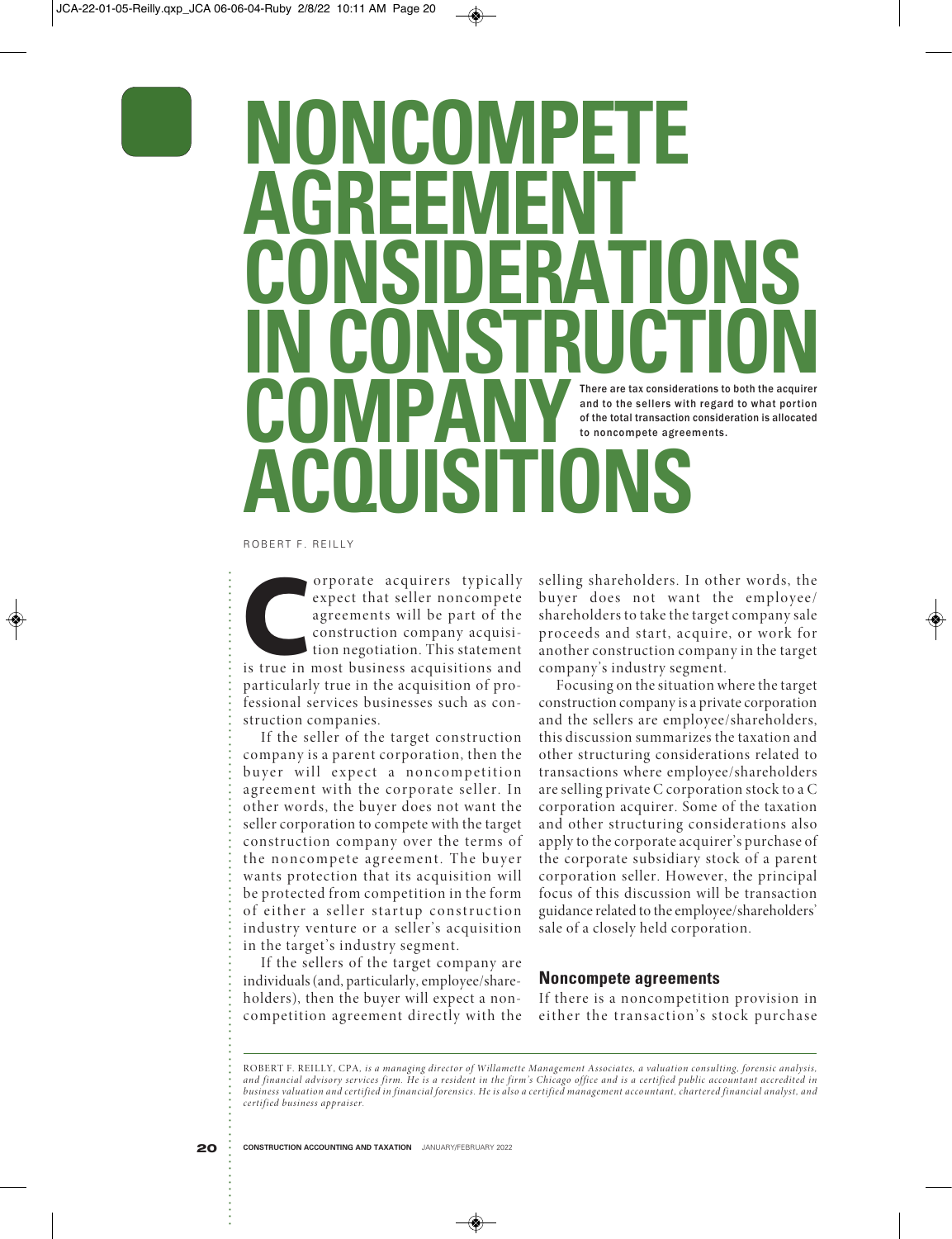agreement or asset purchase agreement, that provision is typically referred to as a noncompete or noncompetition covenant. If there is a separate contract between the transaction counterparties (outside of the stock purchase agreement or asset purchase agreement), then that contract is typically referred to as a noncompete or noncompetition agreement.

However the contract provisions are structured, the objectives of the transaction counterparties are the same. The sellers want to sell the target construction company and receive the transaction sale proceeds. The acquirer wants to protect its investment in the target construction company. Accordingly, the sellers agree not to compete in the industry segment of the target company for a specified period of time. Noncompete agreements are individually negotiated and vary as to the following terms and provisions:

- 1. the definition of the target industry or industry segment;
- 2. the definition of competition or noncompetition (versus, for example, nonsolicitation);
- 3. the term or length of the noncompetition period;
- 4. the geographic area covered by the noncompetition agreement; and
- 5. the penalties for intentional or unintentional violations of the noncompetition provisions.

Noncompete agreements are contracts under state law. Each state may have its own interpretation of what noncompete agreement provisions are considered to be reasonable and enforceable under that state's laws. Accordingly, legal counsel for all of the transaction counterparties should carefully draft and review the noncompete agreement terms and provisions. This discussion is not intended to provide legal advice. Rather, this discussion solely considers the taxation and other financial considerations of the noncompete agreement negotiations during the transaction structuring process.

Typically, the amount of the consideration paid by the buyer to the sellers for the noncompete agreement is not part of the transaction purchase price period for the stock of the C corporation target company. The noncompete agreement with the sellers is generally considered to be an amortizable

intangible asset that is acquired by the buyer. The value of that intangible asset is separate from the value of the target company stock that is acquired by the buyer.

The noncompete agreement intangible asset is generally amortizable by the buyer over a 15-year amortization period under IRC Section 197(d). The payments received by the employee/shareholders as consideration for the noncompete agreement are typically considered ordinary income (and not capital gain) to the sellers. Therefore, the allocation of the total transaction consideration between the target company stock and the noncompete agreement is typically an important consideration to both the buyer and the sellers. And this total transaction consideration allocation is often an area of disagreement between the IRS and both sets of transaction counterparties.

# **Amortization of the noncomplete agreement**

Under Section 197(d), a noncompete agreement either with a parent corporation seller or with selling shareholder/employees should be amortizable by the acquirer over a 15-year cost recovery period. However, Section  $197(d)(1)(E)$  indicates that a noncompete agreement is not a Section 197 intangible asset if the agreement is not entered into "in connection with an acquisition (directly or indirectly) of an interest in a trade or business or substantial portions thereof."

Therefore, a noncompete agreement entered into directly with target company nonshareholder employees should not be considered a Section 197 intangible asset. Accordingly, such nonselling shareholder noncompete agreements should not be amortized over 15 years. Rather, the acquirer should expect to be able to amortize such a noncompete agreement over the contract term of the agreement. Such noncompete agreement contract terms are usually fairly short-term — such as two or three years. Nonetheless, the IRS may take the position that all of the transaction-related noncompete agreements should be amortized over 15 years. Although the counterparties to such noncompete agreements are not the sellers, the IRS may claim that the agreements were

**A NONCOMPETE AGREEMENT ENTERED INTO DIRECTLY WITH TARGET COMPANY NONSHAREHOLDER EMPLOYEES SHOULD NOT BE CONSIDERED A SECTION 197 INTANGIBLE ASSET.**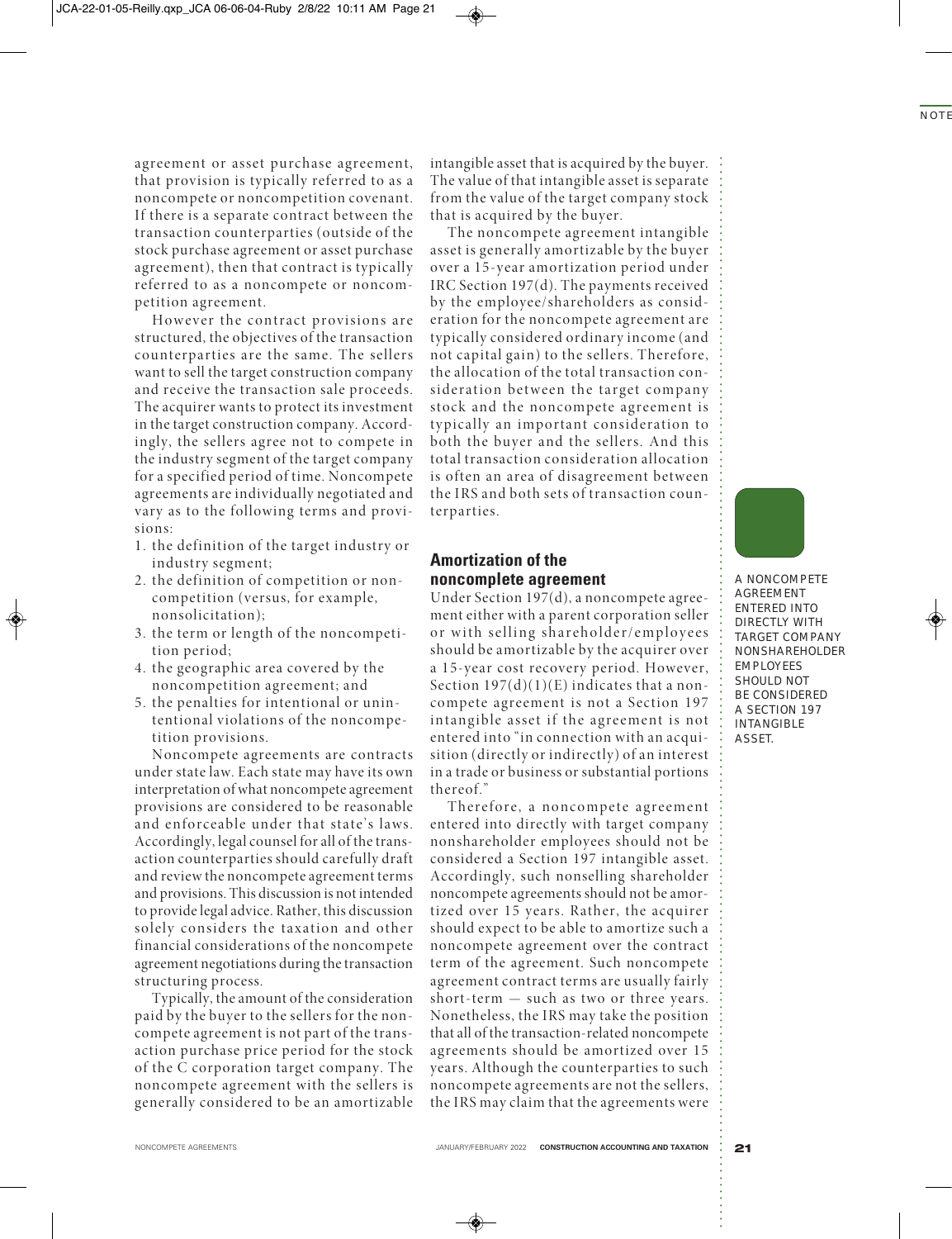entered into as part of the business acquisition. This IRS position will not change the value of the nonseller noncompete agreements. But it will spread out the acquirer's amortization income tax deductions over a longer period.

The courts have concluded that seller noncompete agreements should be amortized over the Section 197 15-year period. The First Circuit affirmed such a Tax Court decision in *Recovery Group, Inc.*, 652 F.3d 122 (2011). **<sup>1</sup>** In *Recovery Group*, the Tax Court had concluded that a noncompete agreement related to the redemption of a 23 percent block of S corporation stock was a Section 197 intangible asset. Although the noncompete agreement had a one-year contractual term, the Tax Court concluded that the cost of the agreement had to be amortized over 15 years. In *Recovery Group*, the Tax Court (and the Court of Appeals) concluded that any noncompete agreement payment related to the purchase or redemption of stock must be amortized over the Section 197 15 year period — regardless of the contractual term of the individual agreement.

## **Tax incentives to understate the value of the noncompete agreement**

Some acquirers would have an economic incentive to decrease the target company purchase price allocation to the seller's noncompete agreement. The noncompete agreement value will be amortized over 15 years. Many other categories of target company assets may be depreciated over much shorter periods. Acquirers will typically receive cost recovery on the target company's receivables and inventory in the year after the acquisition and will typically be able to depreciate the target company's machinery and equipment over periods of less than 15 years.

There may be an economic incentive for some acquirers to allocate a very small portion of the target company purchase price to the seller's noncompete agreement. The acquirer will amortize the value allocated to the noncompete agreement intangible asset over a relatively long 15 year period. For this reason, the IRS may challenge the amount of the total transaction consideration that the acquirer allocates to the seller's noncompete agreement. The IRS may claim that the allocation was understated — and that the agreement's actual fair market value is greater than the amount recognized by the acquirer.

The selling shareholders may also have an economic incentive to understate the target company purchase price allocation to the noncompete agreements. Noncompete agreement payments received by the sellers are treated as ordinary income to them. In contrast, payments received by the sellers for the target company's stock (i.e., a capital asset) or for the target company's real estate, equipment, or goodwill (i.e., Section 1231 assets) are treated as capital gains.

So if both the acquirer and the selling shareholders have an economic incentive to agree to a lower purchase price allocation to the noncompete agreements, the IRS will likely scrutinize the value assigned to that intangible asset. In particular, the IRS may challenge any transaction where little or none of the target company purchase price is allocated to the seller's noncompete agreement. Depending on how the transaction is structured, the IRS realizes that the acquirer may be indifferent as to a purchase price allocation to goodwill or to the noncompete agreement. To the acquirer, these two asset categories are both Section 197, 15-year amortization intangible assets. To the selling shareholders, the noncompete allocation results in ordinary income while the goodwill (capital asset) allocation results in a capital gain.

# **Tax incentives to overstate the value of the noncompete agreement**

Because of the relatively lengthy 15-year amortization period, acquirers have the previously described incentive to understate the noncompete agreement value in Section 1060 asset purchase transactions or stock purchase transactions that qualify for the Section 338 election (i.e., that are treated as asset purchase transactions). In contrast, in stock purchase transactions that do not qualify for the Section 338 election, the acquirer has an economic incentive to overstate the value of the seller noncompete agreements.

In the typical stock purchase transaction, the acquirer receives a carryover tax basis



**ACQUIRERS WOULD HAVE AN ECONOMIC INCENTIVE TO DECREASE THE TARGET COMPANY PURCHASE PRICE ALLOCATION TO THE SELLER'S NONCOMPETE AGREEMENT.**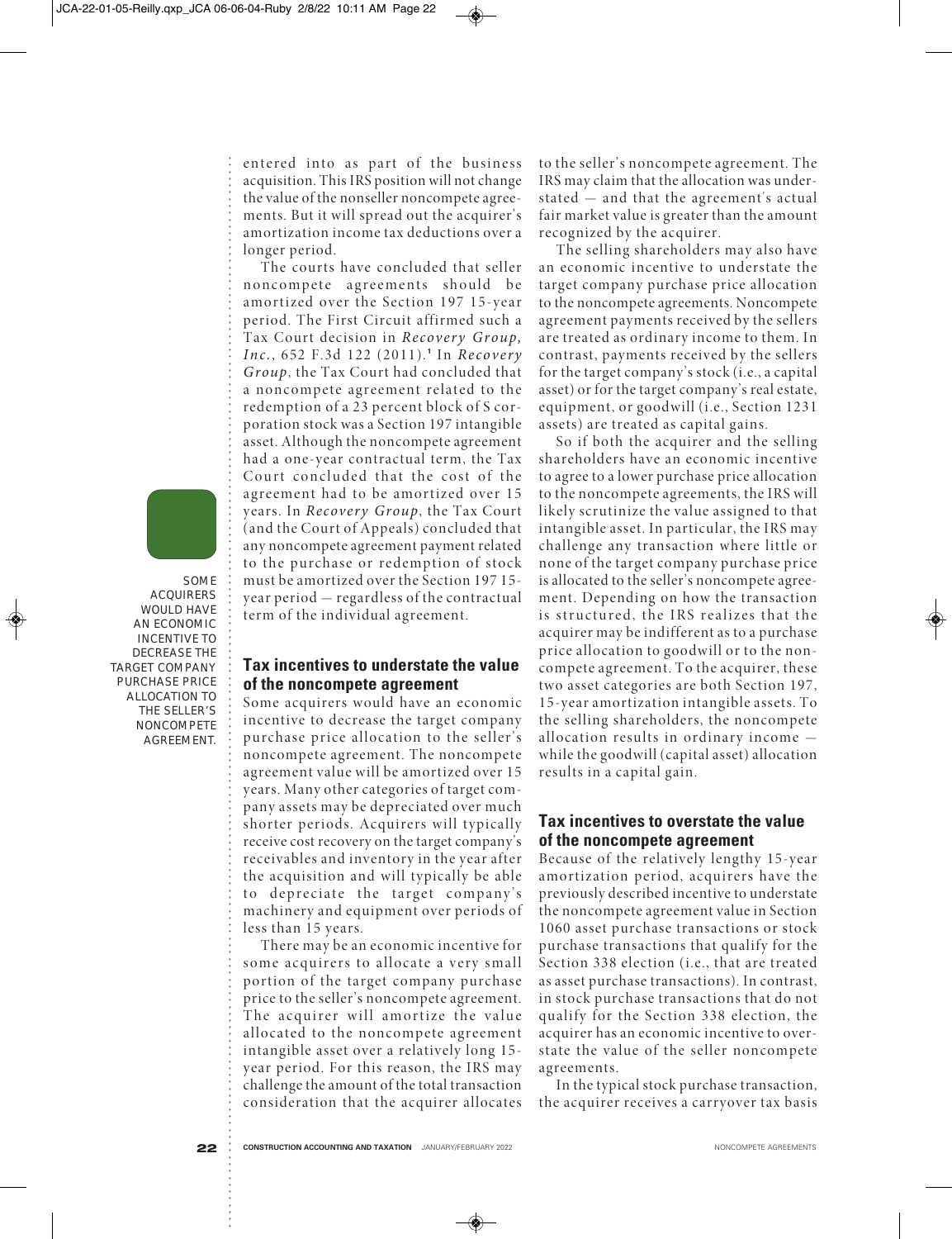in the target company's assets. That is, the acquirer does not get to depreciate or amortize any purchase price premium paid in excess of the target assets' tax basis. In such a transaction structure, the acquirer has an incentive to increase the total consideration allocation to the noncompete agreements. Instead of zero cost recovery of the purchase price premium, the acquirer may amortize the purchase price allocated to the Section 197 noncompete agreements over 15 years.

In such a transaction structure, the IRS may carefully scrutinize the amount of the purchase price allocated to seller noncompete agreements. The IRS may claim that the buyer's purchase price allocation is overstated compared to the actual fair market value of the seller noncompete agreements.

# **The substance of the noncompete agreement**

The IRS's position is that, in acquisitive transactions, noncompete agreements only have value when the seller has an actual capacity to compete with the target company. In assessing the fair market value of the selling shareholder/employee noncompete agreement, the IRS will consider the seller's capacity to compete based on such factors as age, health, financial ability, technical expertise, industry contacts, regulatory or other restrictions, and geographic proximity.

In addition, in assessing the fair market value of the seller's noncompete agreement, the IRS typically looks for one of the following conditions:

- 1. The target company is a service-based business — such as a construction company (or knowledge-based business — such as an engineering or architectural firm).
- 2. The selling shareholder/employee has identifiable technical expertise (such as proprietary knowledge of process designs, product recipes or formulas, or other trade secrets).
- 3. The selling shareholder/employee has personal relationships with suppliers, vendors, subcontractors, bankers, or other providers of goods and services to the target company.
- 4. The selling shareholder/employee has personal relationships with the key employees of and/or any consultants to the target company.
- 5. The selling shareholder/employee has personal relationships with customers, clients, distributors, dealers, franchisees, and so forth.
- 6. The selling shareholder/employee is well known in the industry or industry segment for having unique experience, expertise, prominence, or eminence.

In assessing the fair market value of the seller's noncomplete agreement, the IRS also considers the legal enforceability of the contract. Such legal enforceability is often an issue of state-specific contract law and employment law statutes and/or judicial precedent. These state-specific contract law issues may include the following:

- 1. The term of the agreement; depending on the state and the industry or industry segment, courts generally consider two- to three-year terms to be reasonable.
- 2. The scope of the agreement, which generally considers the extent of the restrictions on the seller's ability to earn a living.
- 3. The geographic area covered by the agreement, which generally considers whether the seller's noncompetition territory is local, regional, or national.

# **The double taxation in the sale of C corporation shareholders**

If the target construction company is a C corporation and the transaction is structured as an asset sale (or a stock sale followed by a Section 338 election), the selling shareholders may be subject to double taxation on the gain related to the sale. That is, first, the target company itself will recognize a taxable gain on the sale of its assets to the acquirer (to the extent that the sale price exceeds the target company's asset tax basis). Second, the selling shareholders also are subject to taxation when the target company distributes the remaining (after-tax) sale proceeds to the shareholders. The selling shareholders are subject to tax on the gain related to the target company's distribution of the transaction sale proceeds.



**IN ASSESSING THE FAIR MARKET VALUE OF THE SELLER'S NONCOMPLETE AGREEMENT, THE IRS ALSO CONSIDERS THE LEGAL ENFORCEABILITY OF THE CONTRACT.**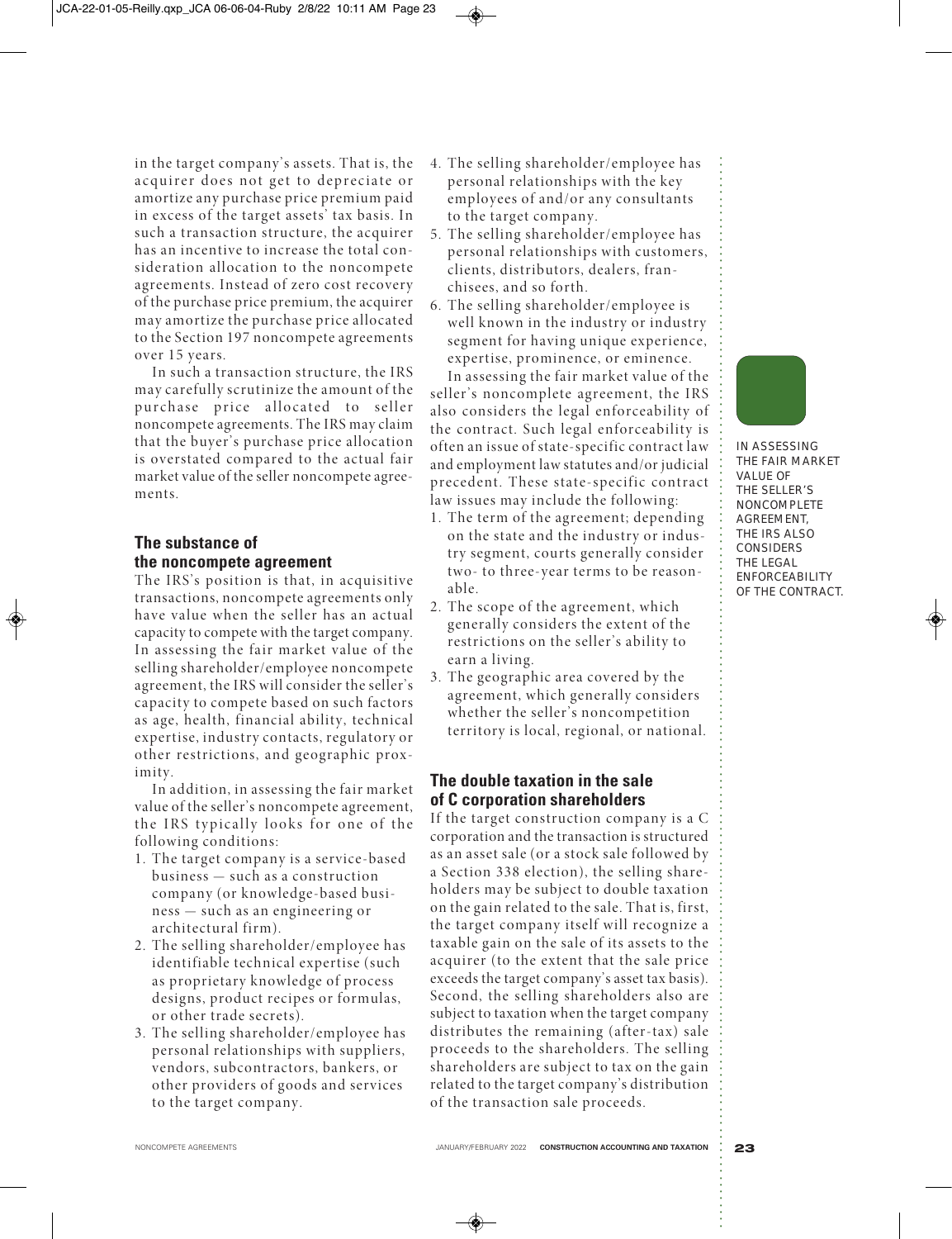For this reason, the selling shareholders in such a transaction have an economic incentive to assign a higher portion of the total transaction consideration to any noncompete agreements. The payments for the noncompete agreements are only taxed once to the selling shareholders. In addition, the selling shareholders have an economic incentive to assign a portion of the total transaction consideration to any intangible assets that are personally owned by those selling shareholders. For example, in a private construction company sale transaction, the selling shareholders may personally own trade secrets, customer/ client relationships, or personal goodwill. The acquirer's payments for these personally owned intangible assets is only taxed once to the selling shareholders.

And whether these intangible assets are target-company-owned or selling-shareholder-owned, they are Section 197 intangible assets to the acquirer. Regardless of who the seller is, the acquirer will amortize the fair market value of the acquired intangible assets over the Section 197 15 year period.

For example, in the decision in *Norwalk*, T.C. Memo. 1998-279, the Tax Court concluded that the goodwill purchased in the business acquisition was the seller's personal goodwill — and not the target company's institutional goodwill. **<sup>2</sup>** In that case, the acquirer did not obtain noncompete agreements with the selling shareholder/ employees. Based on the specific facts of that case, the Tax Court opined that there was acquired goodwill — in the form of valuable client relationships. However, the valuable goodwill was an intangible asset that was owned personally by the selling shareholder. The goodwill was not an intangible asset that was owned by the target company. Therefore, that part of the transaction consideration was only subject to one level of taxation — to the selling shareholders (and not to the target company).

The point is that the double taxation related to certain private company sale transactions can be avoided. Such avoidance would occur if the sellers can demonstrate that they personally own — and control valuable intangible assets. In the typical private construction company sale transaction, that valuable intangible asset is the sellers' personal goodwill.

Typically, the selling shareholder/ employees will have a zero tax basis in any self-created personal goodwill. Therefore, the entire amount of the transaction consideration allocated to such goodwill will be taxable gain to the sellers. However, the personal goodwill should be a Section 1231 capital asset. The amount of the transaction purchase price allocated to the personal goodwill be only taxed once — at a longterm capital gain tax rate. Depending on the sellers' level of taxable income, that capital gain tax rate may be 15 percent or 20 percent.

# **Purchase price allocation to personal intangible assets**

The IRS may likely examine an acquisitive transaction when a large portion of the transaction consideration is allocated to the sellers' personal goodwill. In most private company purchase price allocations, the IRS expects to see a large portion of the transaction consideration allocated to the target company's institutional goodwill.

When a material amount of seller personal goodwill is transferred in a target company purchase transaction, the transaction participants should obtain both legal advice and valuation specialist advice. Legal counsel will analyze the ownership of the transferred intangible assets and ensure that all of the transaction documents are properly prepared in order to document which parties are transferring which intangible assets. The valuation specialist will identify which intangible assets exist with respect to the business acquisition transfer. And the specialist will identify all of the economic attributes related to each transferred intangible asset. Based on the identification and assessment of these economic attributes, the valuation specialist will estimate the fair market value of each transferred intangible asset. This intangible asset valuation analysis may be used for both the sellers' sale price allocation and the acquirer's purchase price allocation.

As a legal consideration, counsel will document that the seller-owned intangible assets were not previously sold, contributed, or otherwise transferred to the target con-

**THE IRS MAY LIKELY EXAMINE AN ACQUISITIVE TRANSACTION WHEN A LARGE PORTION OF THE TRANSACTION CONSIDERATION IS ALLOCATED TO THE SELLERS' PERSONAL GOODWILL.**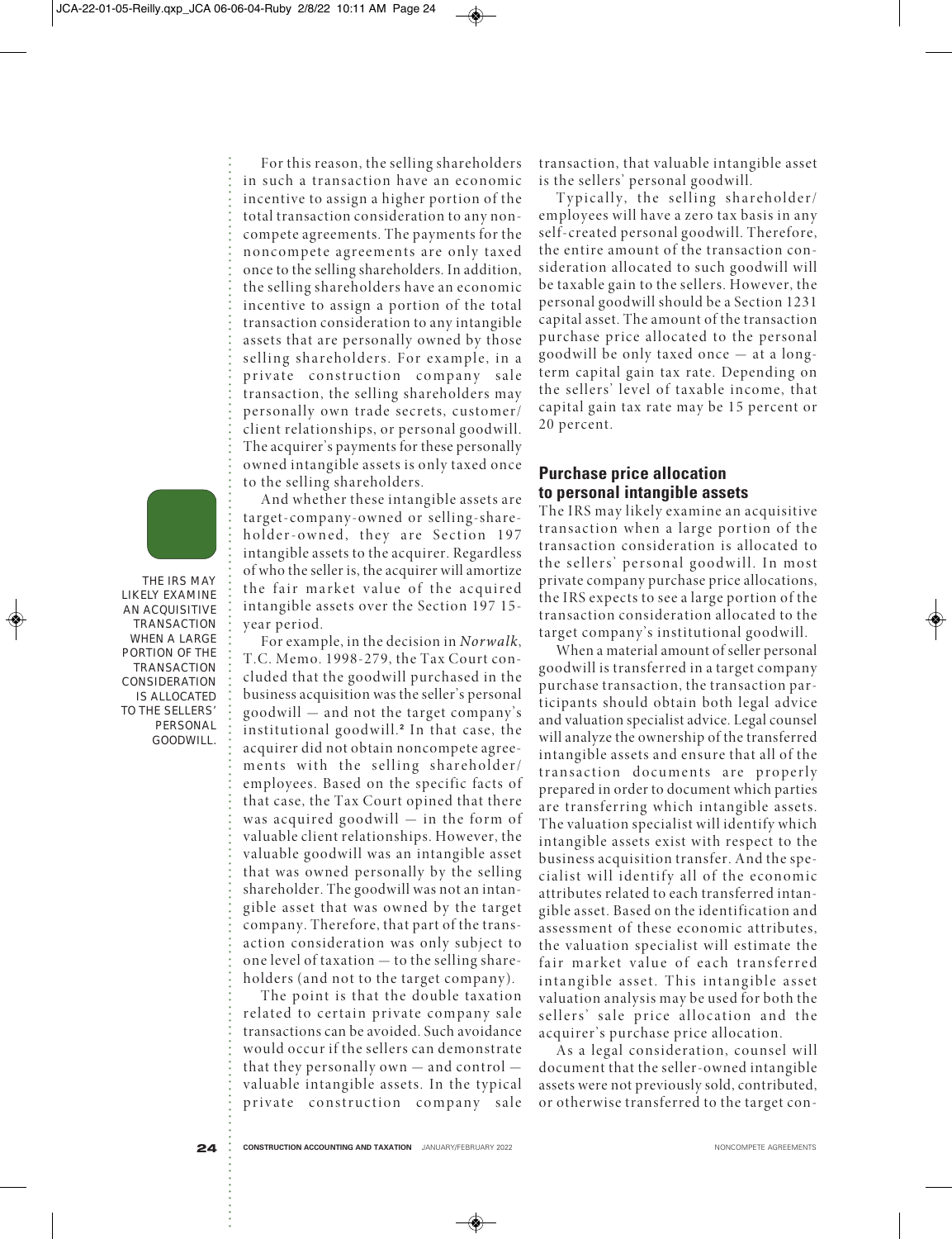struction company. If the sellers are shareholder/employees, the counsel will review any employment agreements, shareholder agreements, or existing noncompete agreements. The counsel will consider whether such agreements previously transferred the ownership of any existing or created intangible assets from the employees to the employer target company.

In particular, the counsel will often draft two separate agreements related to the asset and/or stock purchase transaction:

- 1. one related to the transfer of personally owned intangible assets and
- 2. one related to the transfer of corporate-owned intangible assets.

If there is only one set of asset purchase or stock purchase transaction documents, then counsel will ensure that there are separate conceptual provisions related to:

- 1. the transfer of personally owned intangible assets and
- 2. the transfer of corporate-owned intangible assets.

In the *Martin Ice Cream Co.* decision 110 T.C. 189 (1998), the Tax Court concluded that the customer relationship intangible asset transferred in the business acquisition had been personally owned by the shareholder/employee. **<sup>3</sup>** The customer relationship intangible asset was not an asset owned or controlled by the target company. In reaching this conclusion in the *Martin* case, the Tax Court emphasized two issues:

- 1. The selling shareholder/employee did not have either an employee agreement or an existing noncompete agreement with the target company.
- 2. The customer relationship intangible asset had never been transferred to the target company.

In the *Martin* decision, the Tax Court also concluded that the target company did own other intangible assets that were also transferred in the business acquisition. Specifically, the Tax Court recognized that the target company owned the following intangible assets: distribution rights and corporate books and records. However, the court did not assign a very significant fair market value to these corporate-owned intangible assets.

In the *Martin* case, the sale of the customer relationship intangible asset personally from the selling stockholder to the corporate acquirer avoided the double taxation on that portion of the total transaction proceeds. In addition, the sale of the personally owned intangible asset to the corporate acquirer was taxed to the selling shareholder at a lower capital gain tax rate.

## **Consulting agreements versus noncompete agreements**

As an alternative to asking the sellers to enter into noncompete agreements, the acquirer may consider asking the sellers to enter into consulting agreements. This alternative structure is particularly relevant if the selling shareholders will not remain as employees of the target construction company post transaction. Obviously, the selling shareholders cannot be employees  $of$  — and consultants to — the acquired target company at the same time.

The payments made by the acquirer to the seller consultants are deductible to the buyer over the terms of the consulting agreement. In other words, the consulting agreement payments are deductible to the buyer when the payments are made to the seller consultants — and not over a 15-year amortization period (as would be the case with noncompete agreement payments). Accordingly, the acquirer gets a much faster tax recovery on the value of consulting agreements than on any value assigned in the transaction to noncompete agreements.

To the selling shareholders, both the payments received from a noncompete agreement and the payments received from a consulting agreement are considered to be ordinary income. The only difference (and the only downside to the sellers) is that the consulting agreement payments are subject to employment taxes. That is, the consulting agreement payments are subject to the Federal Insurance Contributions Act (FICA) and other employment taxes.

In many cases, the sellers may already earn wages or self-employment income that would put them above the FICA and other employment tax withholding limitations. In such instances, these sellers would not be subject to any additional employmentrelated taxes.

**AS AN ALTERNATIVE TO ASKING THE SELLERS TO ENTER INTO NONCOMPETE AGREEMENTS, THE ACQUIRER MAY CONSIDER ASKING THE SELLERS TO ENTER INTO CONSULTING AGREEMENTS.**